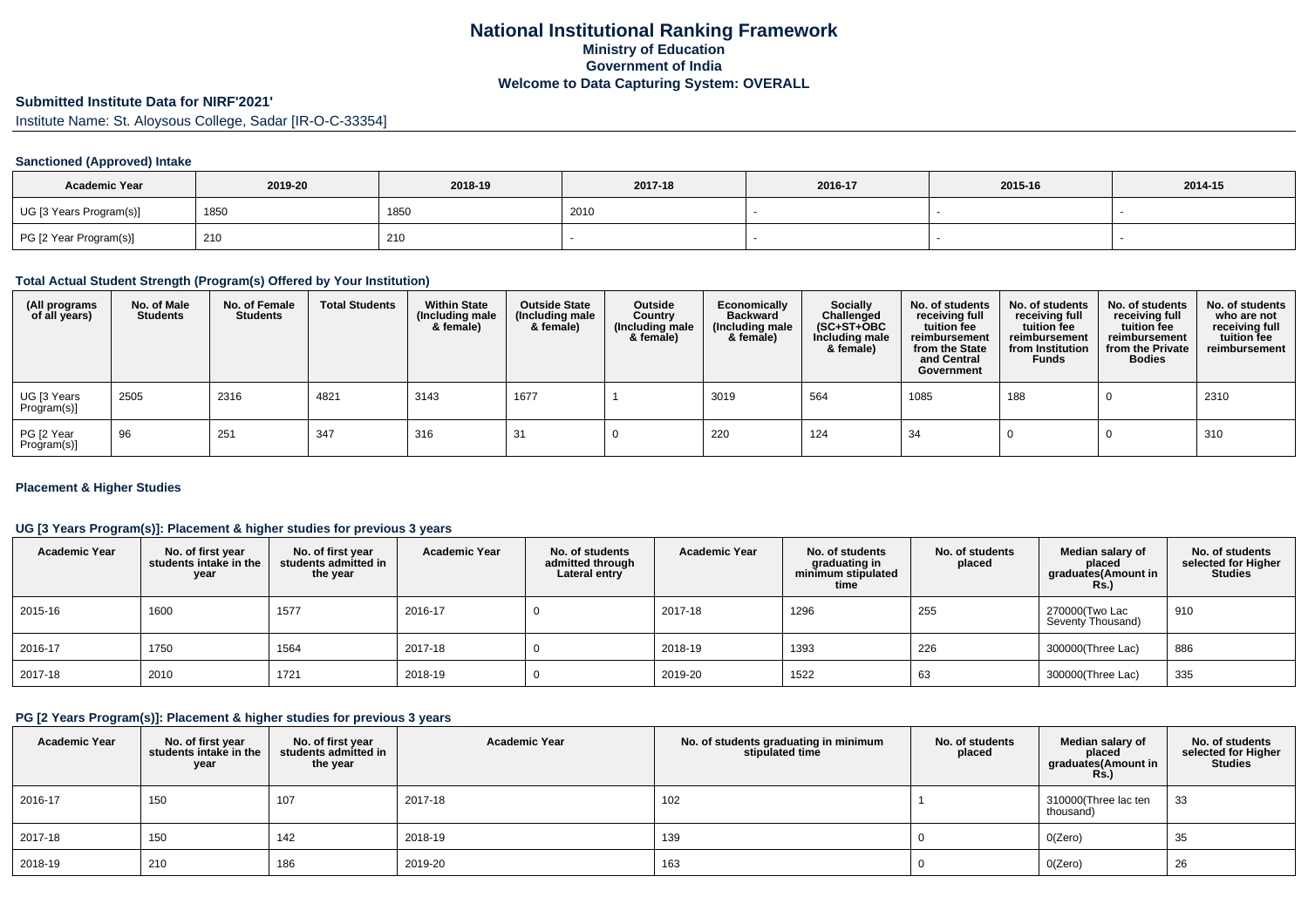#### **Ph.D Student Details**

| Ph.D (Student pursuing doctoral program till 2019-20 Students admitted in the academic year 2020-21 should not be entered here.) |         |         |         |  |  |
|----------------------------------------------------------------------------------------------------------------------------------|---------|---------|---------|--|--|
| <b>Total Students</b>                                                                                                            |         |         |         |  |  |
| Full Time                                                                                                                        |         | 20      |         |  |  |
| Part Time                                                                                                                        |         |         |         |  |  |
| No. of Ph.D students graduated (including Integrated Ph.D)                                                                       |         |         |         |  |  |
|                                                                                                                                  | 2019-20 | 2018-19 | 2017-18 |  |  |
| Full Time                                                                                                                        |         |         |         |  |  |
| Part Time                                                                                                                        |         |         |         |  |  |

#### **Online Education**

| 1. Does all programs/courses were completed on time.                                            |                                                                                       | Yes                                                                                                                                                                                                                                                                                  |                                                |  |
|-------------------------------------------------------------------------------------------------|---------------------------------------------------------------------------------------|--------------------------------------------------------------------------------------------------------------------------------------------------------------------------------------------------------------------------------------------------------------------------------------|------------------------------------------------|--|
| 2. Measures taken to complete the syllabus of courses and programs.                             |                                                                                       | used ICT and online teaching tools. College has recorded 25% of the syllabus for each subject and it is available on college<br>digital library. College management purchased writing pads, extra laptops for specially conductin<br>internet bandwidth enhanced 50 MBPS to 75 MBPS. |                                                |  |
| 3. The period of delay in completion of syllabus (in months).                                   |                                                                                       |                                                                                                                                                                                                                                                                                      |                                                |  |
| 4. The period of delay in conducting exams (in months).                                         |                                                                                       |                                                                                                                                                                                                                                                                                      |                                                |  |
| <b>Portal Name</b>                                                                              | No. of students offered online courses which have credit<br>transferred to transcript | Total no, of online courses which have credit transferred<br>to the transcript                                                                                                                                                                                                       | Total no. of credits transferred to transcript |  |
| Swayam                                                                                          |                                                                                       |                                                                                                                                                                                                                                                                                      |                                                |  |
| 5. No. of courses developed and available online on Swayam platform by your institution faculty |                                                                                       |                                                                                                                                                                                                                                                                                      |                                                |  |

# **Financial Resources: Utilised Amount for the Capital expenditure for previous 3 years**

| <b>Academic Year</b>                                                                                 | 2019-20                                                             | 2018-19                                                                | 2017-18                                                          |  |  |  |  |
|------------------------------------------------------------------------------------------------------|---------------------------------------------------------------------|------------------------------------------------------------------------|------------------------------------------------------------------|--|--|--|--|
|                                                                                                      | <b>Utilised Amount</b>                                              | <b>Utilised Amount</b>                                                 | <b>Utilised Amount</b>                                           |  |  |  |  |
| Annual Capital Expenditure on Academic Activities and Resources (excluding expenditure on buildings) |                                                                     |                                                                        |                                                                  |  |  |  |  |
| Library                                                                                              | 1260709 (Twelve Lakh Sixty Thousand Seven Hundred Nine)             | 1585996 (Fifteen Lakh Eighty Five Thousand Nine Hundred<br>Ninety Six) | 955290 (Nine Lakh Fifty Five Thousand Two Hundred Ninety)        |  |  |  |  |
| New Equipment for Laboratories                                                                       | 1065479 (Ten Lakh Sixty Five Thousand Four Hundred<br>Seventy Nine) | 1114645 (Eleven Lakh Fourteen Thousand Six Hundred Forty<br>Five )     | 1561210 (Fifteen Lakh Sixty One Thousand Two Hundred Ten)        |  |  |  |  |
| <b>Engineering Workshops</b>                                                                         | $0$ (zero)                                                          | 0 (zero)                                                               | 0 (zero)                                                         |  |  |  |  |
| Other expenditure on creation of Capital Assets (excluding<br>expenditure on Land and Building)      | 4705261 (orty Seven Lakh Five Thousand Two Hundred Sixty<br>One)    | 2033207 (Twenty Lakh Thirty Three Thousand Two Hundred<br>Seven)       | 653314 (Six Lakh Fifty Three Thousand Three Hundred<br>Fourteen) |  |  |  |  |

## **Financial Resources: Utilised Amount for the Operational expenditure for previous 3 years**

| <b>Academic Year</b>                  | 2019-20                | 2018-19                | 2017-18                |  |  |  |
|---------------------------------------|------------------------|------------------------|------------------------|--|--|--|
|                                       | <b>Utilised Amount</b> | <b>Utilised Amount</b> | <b>Utilised Amount</b> |  |  |  |
| <b>Annual Operational Expenditure</b> |                        |                        |                        |  |  |  |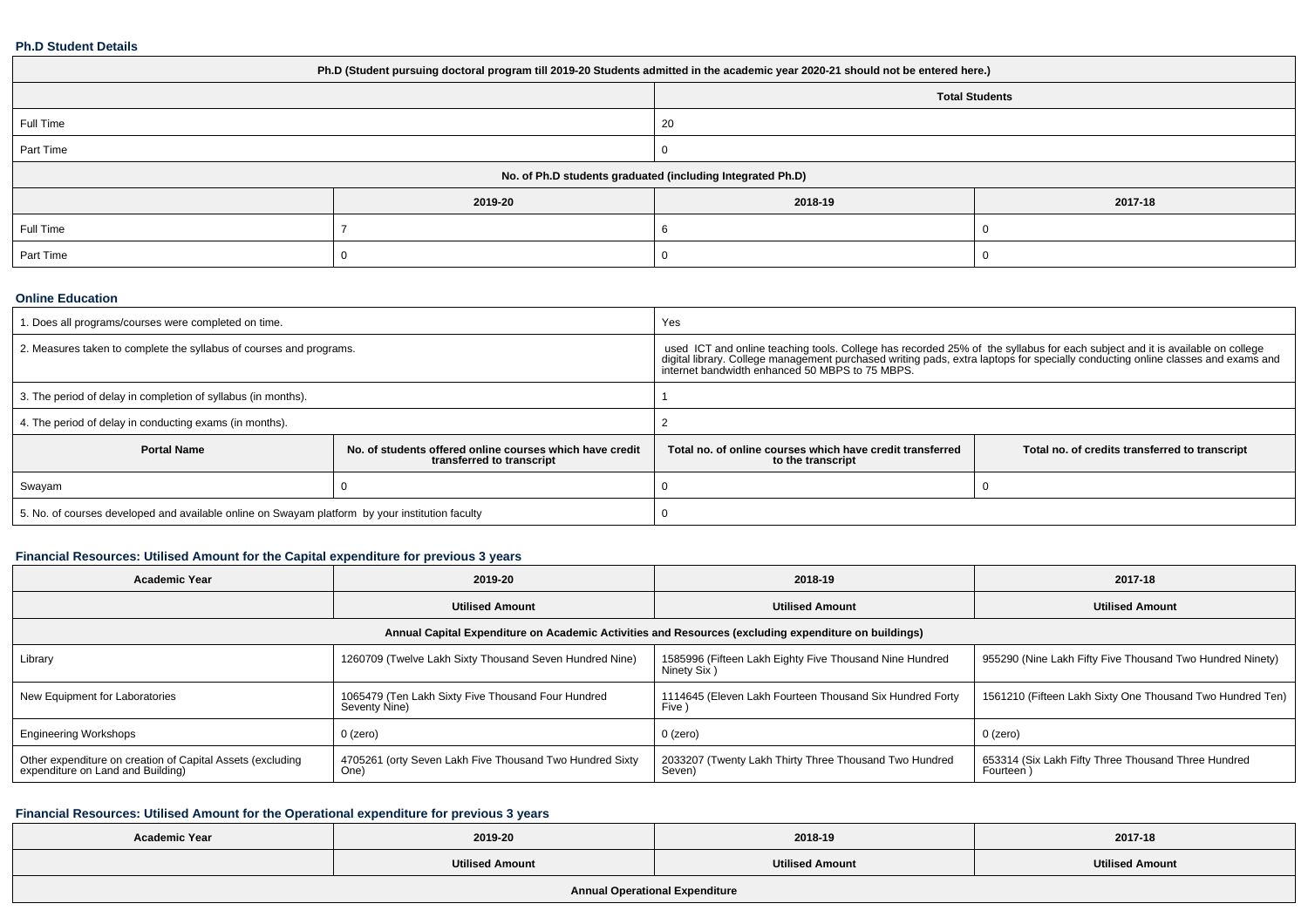| Salaries (Teaching and Non Teaching staff)                                                                                                                                                      | 83444403 (Eight Crore Thirty Four Lakh Forty Four Thousand<br>Four Hundred Three)     | 65187121 (Six Crore Fifty One Lakh Eighty Seven Thousand<br>One Hundred Twenty One)    | 63297571 (Six Crore Thirty Two Lakh Ninety Seven Thousand<br>Five Hundred Seventy One) |
|-------------------------------------------------------------------------------------------------------------------------------------------------------------------------------------------------|---------------------------------------------------------------------------------------|----------------------------------------------------------------------------------------|----------------------------------------------------------------------------------------|
| Maintenance of Academic Infrastructure or consumables and<br>other running expenditures (excluding maintenance of hostels<br>and allied services, rent of the building, depreciation cost, etc) | 22887151 (Two Crore Twenty Eight Lakh Eighty Seven<br>Thousand One Hundred Fifty One) | 25485353 (Two Crore Fifty Four Lakh Eighty Five Thousand<br>Three Hundred Fifty Three) | 31872248 (Three Crore Eighteen Lakh Seventy Two Thousand<br>Two Hundred Forty Eight)   |
| Seminars/Conferences/Workshops                                                                                                                                                                  | 287466 (Two Lakh Eighty Seven Thousand Four Hundred Sixty                             | 1509232 (Fifteen Lakh Nine Thousand Two Hundred Thirty<br>Two)                         | 1450280 (Fourteen Lakh Fifty Thousand Two Hundred Eighty)                              |

## **IPR**

| Calendar year            | 2019 | 2018 | 2017 |
|--------------------------|------|------|------|
| No. of Patents Published |      |      |      |
| No. of Patents Granted   |      |      |      |

## **Sponsored Research Details**

| <b>Financial Year</b>                    | 2019-20                                                     | 2018-19                       | 2017-18                |
|------------------------------------------|-------------------------------------------------------------|-------------------------------|------------------------|
| Total no. of Sponsored Projects          |                                                             |                               |                        |
| Total no. of Funding Agencies            |                                                             |                               |                        |
| Total Amount Received (Amount in Rupees) | 8068000                                                     | 3150000                       | 150000                 |
| Amount Received in Words                 | eighty lakh sixty eight thousand Rupees and zero paisa only | Thirty One Lac Fifty Thousand | One Lac Fifty Thousand |

# **Consultancy Project Details**

| <b>Financial Year</b>                    | 2019-20                                                  | 2018-19                                  | 2017-18                         |
|------------------------------------------|----------------------------------------------------------|------------------------------------------|---------------------------------|
| Total no. of Consultancy Projects        |                                                          | 10                                       |                                 |
| Total no. of Client Organizations        |                                                          | 16                                       |                                 |
| Total Amount Received (Amount in Rupees) | 27500                                                    | 236400                                   | 26200                           |
| Amount Received in Words                 | twenty seven thousand five hundred Rupees and zero paisa | Two Lac Thirty Six thousand Four Hundred | Twenty Six Thousand Two Hundred |

# **Executive Development Program/Management Development Programs**

| <b>Financial Year</b>                                                                         | 2019-20 | 2018-19 | 2017-18 |  |
|-----------------------------------------------------------------------------------------------|---------|---------|---------|--|
| Total no. of Executive Development Programs/ Management<br>Development Programs               | - 0     |         |         |  |
| Total no. of Participants                                                                     |         |         |         |  |
| <sup> </sup> Total Annual Earnings (Amount in Rupees)(Excluding Lodging<br>&Boarding Charges) | - 0     |         |         |  |
| Total Annual Earnings in Words                                                                | Zero    | Zero    | Zero    |  |

# **PCS Facilities: Facilities of physically challenged students**

| 1. Do your institution buildings have Lifts/Ramps? | Yes, more than 80% of the buildings |
|----------------------------------------------------|-------------------------------------|
|----------------------------------------------------|-------------------------------------|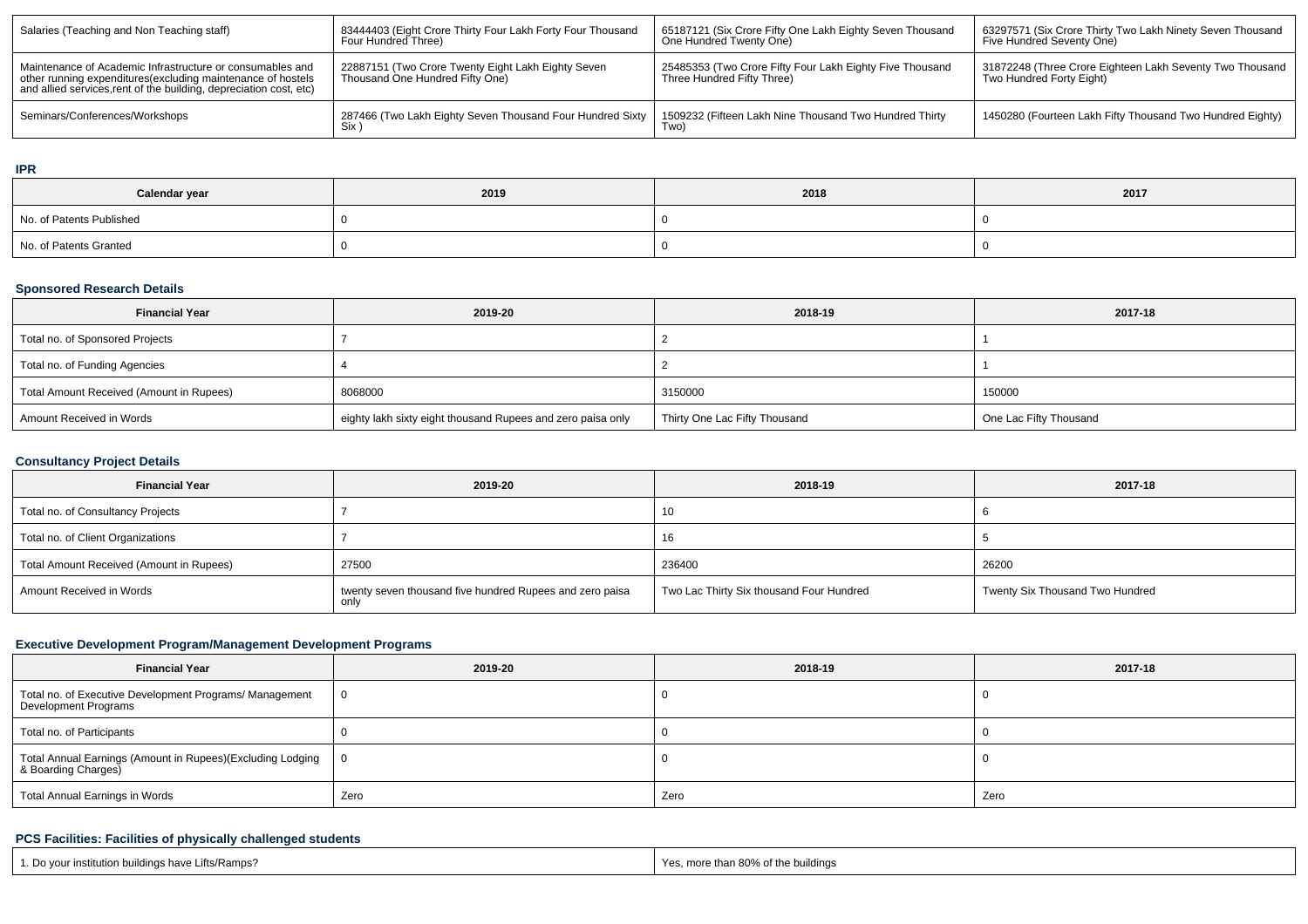| 2. Do your institution have provision for walking aids, includingwheelchairs and transportation from one building to another for<br>handicapped students? | Yes                                 |
|-----------------------------------------------------------------------------------------------------------------------------------------------------------|-------------------------------------|
| 3. Do your institution buildings have specially designed toilets for handicapped students?                                                                | Yes, more than 80% of the buildings |

## **Accreditation**

#### **NBA Accreditation**1.Does your institute have a valid NBA Accreditation?expression of the contract of the contract of the contract of the contract of the contract of the contract of the contract of the contract of the contract of the contract of the contract of the contract of the contract of

#### **NAAC Accreditation**

| 1. Does your institute have a valid NAAC Accreditation? |            | YES                       |      |  |  |  |
|---------------------------------------------------------|------------|---------------------------|------|--|--|--|
| <b>Valid from</b>                                       |            | <b>CGPA</b><br>Valid upto |      |  |  |  |
| 09-06-2017                                              | 08-06-2024 |                           | 3.68 |  |  |  |

## **Faculty Details**

| Srno           | <b>Name</b>                        | Age | Designation                                         | Gender | Qualification | Experience (In<br>Months) | <b>Is Associated</b><br><b>Last Year</b> | Currently<br>working with<br>institution? | <b>Joining Date</b> | <b>Leaving Date</b>      | <b>Association type</b> |
|----------------|------------------------------------|-----|-----------------------------------------------------|--------|---------------|---------------------------|------------------------------------------|-------------------------------------------|---------------------|--------------------------|-------------------------|
| $\mathbf{1}$   | A PHILIP<br>PANNEER<br>SELVAM      | 56  | Assistant<br>Professor                              | Male   | M.Ed          | 72                        | Yes                                      | Yes                                       | 02-07-2018          | $\overline{\phantom{a}}$ | Regular                 |
| $\overline{2}$ | <b>ABHILASHA</b><br><b>SANKARI</b> | 35  | Assistant<br>Professor                              | Female | M. Phil       | 109                       | Yes                                      | Yes                                       | 01-07-2011          | $\sim$                   | Regular                 |
| 3              | <b>ABHISHEK</b><br><b>ANAND</b>    | 24  | Assistant<br>Professor                              | Male   | M.COM         | 22                        | Yes                                      | No                                        | 02-08-2018          | 01-07-2020               | Regular                 |
| $\overline{4}$ | AMIT KUMAR<br>YADAV                | 39  | Assistant<br>Professor                              | Male   | <b>MCA</b>    | 125                       | Yes                                      | Yes                                       | 15-02-2010          | $\overline{a}$           | Regular                 |
| 5              | <b>ANJALI</b><br><b>JAGWANI</b>    | 25  | Assistant<br>Professor                              | Female | M.Sc.         | 24                        | Yes                                      | Yes                                       | 02-07-2018          | $\overline{a}$           | Regular                 |
| 6              | <b>ANKIT KUMAR</b><br><b>DUBEY</b> | 35  | Assistant<br>Professor                              | Male   | <b>MCA</b>    | 123                       | Yes                                      | Yes                                       | 01-04-2010          | $\overline{a}$           | Regular                 |
| $\overline{7}$ | <b>ARCHANA</b><br><b>DUBEY</b>     | 44  | Assistant<br>Professor                              | Female | M.A           | 180                       | Yes                                      | Yes                                       | 01-07-2013          | $\overline{a}$           | Regular                 |
| 8              | <b>ARCHANA</b><br>PASARI           | 47  | Assistant<br>Professor                              | Female | M.Sc.         | 120                       | Yes                                      | Yes                                       | 01-08-2013          | $\overline{a}$           | Regular                 |
| 9              | ARIFA ANJUM                        | 31  | Assistant<br>Professor                              | Female | M.Sc.         | 73                        | Yes                                      | Yes                                       | 01-07-2014          | $\overline{\phantom{a}}$ | Regular                 |
| 10             | DR G VAZHAN<br>ARASU               | 52  | Dean / Principal /<br>Director / Vice<br>Chancellor | Male   | Ph.D          | 255                       | Yes                                      | Yes                                       | 01-05-1999          | $\overline{\phantom{a}}$ | Regular                 |
| 11             | DR ABHILASHA<br><b>SHUKLA</b>      | 51  | Assistant<br>Professor                              | Female | Ph.D          | 232                       | Yes                                      | Yes                                       | 25-07-2018          | --                       | Regular                 |
| 12             | DR AKHILESH<br><b>KUMAR PATHAK</b> | 32  | Assistant<br>Professor                              | Male   | Ph.D          | 85                        | Yes                                      | Yes                                       | 01-07-2013          | --                       | Regular                 |
| 13             | DR AMITA<br>CHHATRI                | 35  | Assistant<br>Professor                              | Female | Ph.D          | 96                        | Yes                                      | Yes                                       | 01-08-2012          | $\overline{\phantom{a}}$ | Regular                 |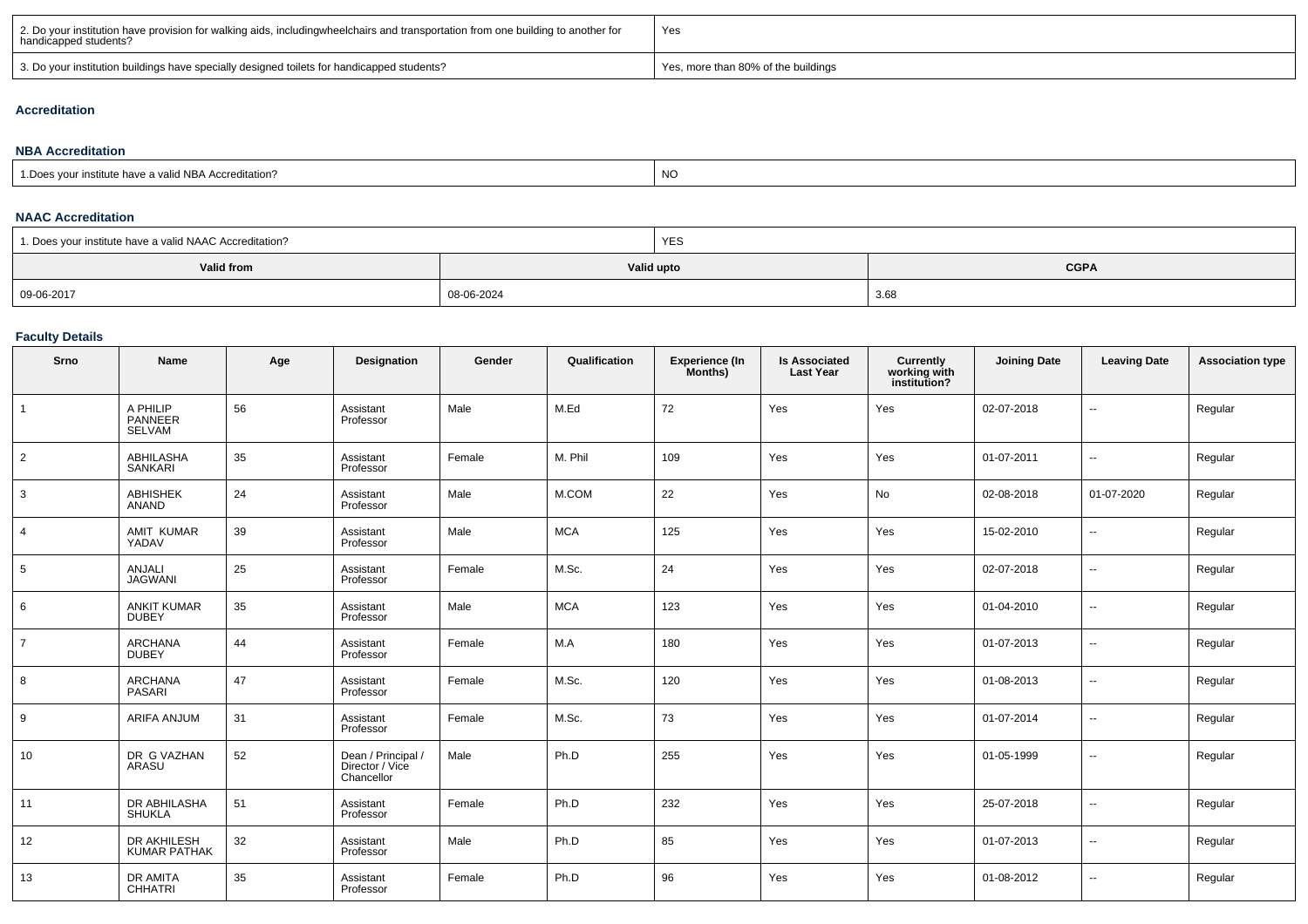| 14 | DR ANJALI<br><b>DSOUZA</b>          | 61 | Dean / Principal /<br>Director / Vice<br>Chancellor | Female | Ph.D | 326 | Yes | Yes | 19-05-1993 | $\overline{\phantom{a}}$ | Regular |
|----|-------------------------------------|----|-----------------------------------------------------|--------|------|-----|-----|-----|------------|--------------------------|---------|
| 15 | DR ANTHONIMA<br>K ROBIN             | 42 | Assistant<br>Professor                              | Female | Ph.D | 193 | Yes | Yes | 01-07-2004 | $\overline{\phantom{a}}$ | Regular |
| 16 | DR APARNA<br>MUKHERJEE              | 34 | Assistant<br>Professor                              | Female | Ph.D | 144 | Yes | Yes | 02-07-2018 | $\overline{\phantom{a}}$ | Regular |
| 17 | DR ARCHANA<br><b>SINGHAL</b>        | 58 | Assistant<br>Professor                              | Female | Ph.D | 133 | Yes | Yes | 01-07-2009 | $\overline{\phantom{a}}$ | Regular |
| 18 | DR ARUNENDRA<br><b>KUMAR PATEL</b>  | 36 | Assistant<br>Professor                              | Male   | Ph.D | 85  | Yes | Yes | 01-07-2013 | $\overline{\phantom{a}}$ | Regular |
| 19 | DR ASHU JAIN                        | 34 | Assistant<br>Professor                              | Female | Ph.D | 113 | Yes | Yes | 10-01-2011 | $\overline{\phantom{a}}$ | Regular |
| 20 | DR BINDU A<br><b>KESHWAN</b>        | 46 | Assistant<br>Professor                              | Female | Ph.D | 169 | Yes | Yes | 01-07-2006 | $\overline{\phantom{a}}$ | Regular |
| 21 | DR CAROLINE<br>ABRAHAM              | 58 | Other                                               | Female | Ph.D | 291 | Yes | Yes | 02-04-1996 | $\overline{\phantom{a}}$ | Regular |
| 22 | DR CHITRANSHI<br><b>VERMA</b>       | 41 | Assistant<br>Professor                              | Female | Ph.D | 180 | Yes | Yes | 01-07-2019 | $\overline{\phantom{a}}$ | Regular |
| 23 | DR DAYA<br>SHANKER<br><b>GAUTAM</b> | 33 | Assistant<br>Professor                              | Male   | Ph.D | 113 | Yes | Yes | 01-03-2011 | $\overline{\phantom{a}}$ | Regular |
| 24 | DR DEEPTI S<br>DESHPANDE            | 43 | Assistant<br>Professor                              | Female | Ph.D | 61  | Yes | Yes | 01-07-2015 | $\ddotsc$                | Regular |
| 25 | DR DILIP<br><b>KOSHTA</b>           | 45 | Assistant<br>Professor                              | Male   | Ph.D | 109 | Yes | Yes | 01-07-2011 | $\sim$                   | Regular |
| 26 | DR ELENA<br>PHILIP                  | 63 | Dean / Principal /<br>Director / Vice<br>Chancellor | Female | Ph.D | 303 | Yes | Yes | 03-04-1995 | $\ddotsc$                | Regular |
| 27 | DR FEMINA<br><b>SOBIN</b>           | 36 | Assistant<br>Professor                              | Female | Ph.D | 133 | Yes | Yes | 01-07-2009 | $\overline{\phantom{a}}$ | Regular |
| 28 | DR HEPHZIBAH<br><b>BEULA JOHN</b>   | 34 | Assistant<br>Professor                              | Female | Ph.D | 133 | Yes | Yes | 01-07-2009 | $\overline{\phantom{a}}$ | Regular |
| 29 | DR JUHI<br><b>SHARMA</b>            | 31 | Assistant<br>Professor                              | Female | Ph.D | 36  | Yes | Yes | 01-07-2017 | $\overline{\phantom{a}}$ | Regular |
| 30 | DR KALLOL DAS                       | 58 | Dean / Principal /<br>Director / Vice<br>Chancellor | Male   | Ph.D | 420 | Yes | Yes | 01-08-1985 | $\overline{\phantom{a}}$ | Regular |
| 31 | DR KIRAN<br>MISHRA                  | 42 | Other                                               | Female | Ph.D | 157 | Yes | Yes | 01-07-2007 | $\overline{\phantom{a}}$ | Regular |
| 32 | DR KOMAL<br>RAWAT                   | 30 | Assistant<br>Professor                              | Female | Ph.D | 61  | Yes | Yes | 01-07-2015 | $\sim$                   | Regular |
| 33 | DR KUDSHIYA<br>RAZA                 | 37 | Assistant<br>Professor                              | Female | Ph.D | 96  | Yes | Yes | 16-08-2012 | $\sim$                   | Regular |
| 34 | DR KUSUMLATA<br>RAJAK               | 34 | Assistant<br>Professor                              | Female | Ph.D | 73  | Yes | Yes | 01-07-2014 | $\sim$                   | Regular |
| 35 | DR LAXMI KANT<br>PANDEY             | 37 | Other                                               | Male   | Ph.D | 49  | Yes | Yes | 01-07-2016 | $\sim$                   | Regular |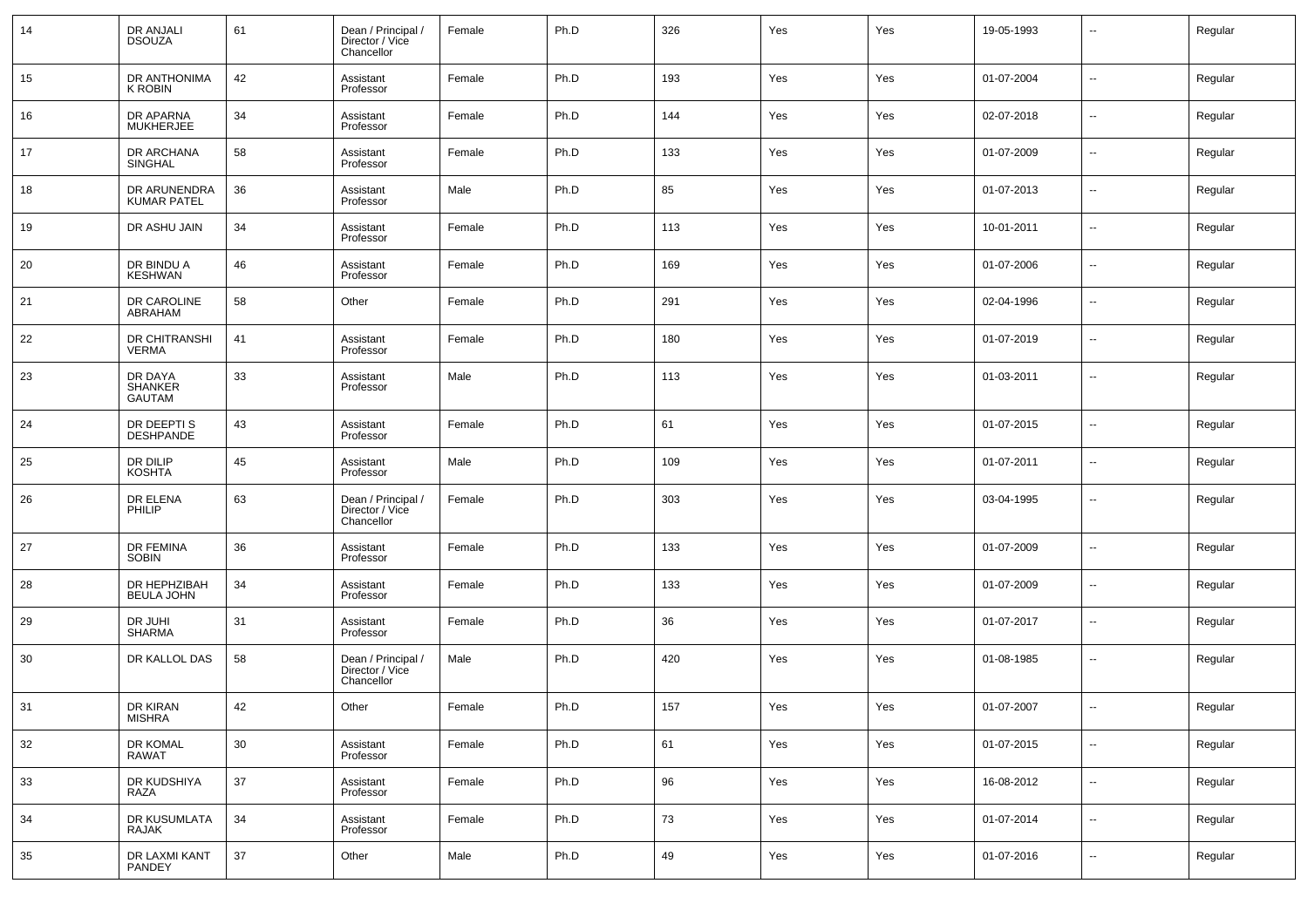| 36 | DR MAMTA<br>GOKHALE                  | 53 | Assistant<br>Professor                              | Female | Ph.D  | 145 | Yes | Yes | 01-07-2008 | $\sim$         | Regular |
|----|--------------------------------------|----|-----------------------------------------------------|--------|-------|-----|-----|-----|------------|----------------|---------|
| 37 | DR MANDIRA<br>KAR                    | 59 | Other                                               | Female | Ph.D  | 336 | Yes | Yes | 14-08-1992 | --             | Regular |
| 38 | DR MANJU DIXIT                       | 50 | Assistant<br>Professor                              | Female | Ph.D  | 61  | Yes | Yes | 06-07-2015 | $\sim$         | Regular |
| 39 | DR MANJU<br><b>GUPTA</b>             | 41 | Assistant<br>Professor                              | Female | Ph.D  | 42  | Yes | Yes | 10-01-2017 | --             | Regular |
| 40 | DR MANJU<br>MARIA<br>SOLOMAN         | 53 | Other                                               | Female | Ph.D  | 181 | Yes | Yes | 01-07-2005 | $\sim$         | Regular |
| 41 | DR MARY<br><b>RAYMER</b>             | 40 | Assistant<br>Professor                              | Female | M.A   | 106 | Yes | Yes | 01-09-2011 | --             | Regular |
| 42 | DR MEENAKSHI<br><b>SWAMY</b>         | 35 | Assistant<br>Professor                              | Female | Ph.D  | 73  | Yes | Yes | 01-07-2014 | --             | Regular |
| 43 | DR MITA<br>DARBARI                   | 57 | Dean / Principal /<br>Director / Vice<br>Chancellor | Female | Ph.D  | 347 | Yes | Yes | 09-09-1991 | --             | Regular |
| 44 | DR NIDHI<br><b>KHURANA</b>           | 36 | Assistant<br>Professor                              | Female | Ph.D  | 73  | Yes | Yes | 01-07-2014 | --             | Regular |
| 45 | DR NIHARIKA A<br><b>SINGH</b>        | 35 | Assistant<br>Professor                              | Female | Ph.D  | 133 | Yes | Yes | 01-07-2009 | --             | Regular |
| 46 | DR NIKHIL<br>RANJAN JHA              | 35 | Assistant<br>Professor                              | Male   | Ph.D  | 132 | Yes | No  | 02-07-2018 | 01-06-2020     | Regular |
| 47 | DR NIKITA<br><b>SHUKLA</b>           | 28 | Assistant<br>Professor                              | Female | Ph.D  | 60  | Yes | Yes | 05-08-2015 | $\overline{a}$ | Regular |
| 48 | DR NILANJANA<br><b>PATHAK</b>        | 56 | Other                                               | Female | Ph.D  | 205 | Yes | Yes | 01-07-2003 | --             | Regular |
| 49 | DR NISHA<br>PANDEY                   | 37 | Assistant<br>Professor                              | Female | Ph.D  | 154 | Yes | Yes | 03-09-2007 | --             | Regular |
| 50 | DR<br>PARNASHREE<br><b>MUKHERJEE</b> | 45 | Assistant<br>Professor                              | Female | Ph.D  | 121 | Yes | No  | 01-07-2010 | 30-01-2020     | Regular |
| 51 | DR PEARLY<br><b>JACOB</b>            | 47 | Other                                               | Female | Ph.D  | 169 | Yes | Yes | 01-07-2006 | --             | Regular |
| 52 | DR POOJA SETHI                       | 32 | Assistant<br>Professor                              | Female | Ph.D  | 106 | Yes | Yes | 01-09-2011 | --             | Regular |
| 53 | DR POONAM<br>PENDKE                  | 41 | Assistant<br>Professor                              | Female | M.Sc. | 121 | Yes | Yes | 01-07-2010 | --             | Regular |
| 54 | DR PRAKASH<br><b>MISHRA</b>          | 38 | Assistant<br>Professor                              | Male   | Ph.D  | 132 | Yes | No  | 03-07-2018 | 01-07-2020     | Regular |
| 55 | DR PRAMOD<br>CHAITANYA               | 44 | Other                                               | Male   | Ph.D  | 192 | Yes | Yes | 01-07-2004 | --             | Regular |
| 56 | DR PRATIBHA<br><b>DUBEY</b>          | 32 | Assistant<br>Professor                              | Female | Ph.D  | 85  | Yes | Yes | 01-07-2013 | --             | Regular |
| 57 | DR PREETI JAIN                       | 35 | Assistant<br>Professor                              | Female | Ph.D  | 157 | Yes | Yes | 01-07-2007 | --             | Regular |
| 58 | DR PRIYANKA<br>SHARMA                | 42 | Assistant<br>Professor                              | Female | Ph.D  | 133 | Yes | Yes | 01-07-2009 | --             | Regular |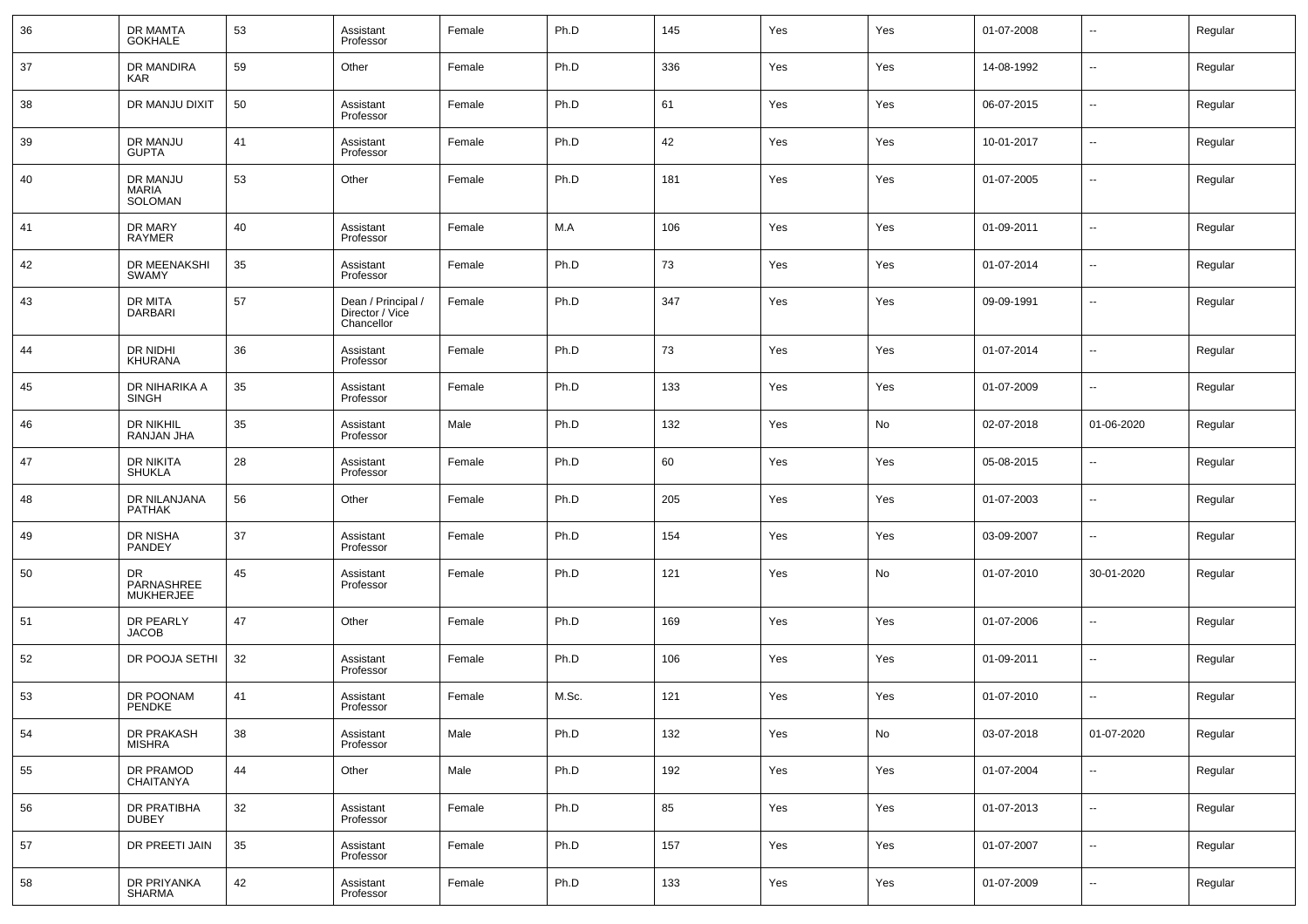| 59 | DR PRIYANKA<br><b>SINHA</b>       | 35 | Other                                               | Female | Ph.D  | 73  | Yes | Yes | 01-07-2014 | $\overline{\phantom{a}}$ | Regular |
|----|-----------------------------------|----|-----------------------------------------------------|--------|-------|-----|-----|-----|------------|--------------------------|---------|
| 60 | DR RAJNIL<br><b>SHARMA</b>        | 31 | Assistant<br>Professor                              | Female | M.COM | 73  | Yes | Yes | 01-07-2014 | $\overline{\phantom{a}}$ | Regular |
| 61 | DR RAMENDRA<br>PRASAD OJHA        | 56 | Assistant<br>Professor                              | Male   | Ph.D  | 262 | Yes | Yes | 01-09-1998 | $\sim$                   | Regular |
| 62 | DR RASHMI<br><b>SINGH</b>         | 44 | Assistant<br>Professor                              | Female | Ph.D  | 144 | Yes | Yes | 01-09-2018 | $\overline{\phantom{a}}$ | Regular |
| 63 | DR REENA<br><b>THOMAS</b>         | 42 | Assistant<br>Professor                              | Female | Ph.D  | 153 | Yes | Yes | 01-10-2007 | $\overline{\phantom{a}}$ | Regular |
| 64 | DR REETA<br>CHOUHAN               | 43 | Other                                               | Female | Ph.D  | 133 | Yes | Yes | 01-07-2009 | $\overline{\phantom{a}}$ | Regular |
| 65 | DR RENU<br><b>MARKHANDE</b>       | 43 | Assistant<br>Professor                              | Female | Ph.D  | 157 | Yes | Yes | 01-07-2007 | $\overline{\phantom{a}}$ | Regular |
| 66 | DR ROSHAN LAL<br><b>SONDHIYA</b>  | 38 | Assistant<br>Professor                              | Male   | Ph.D  | 157 | Yes | Yes | 01-07-2007 | ⊶.                       | Regular |
| 67 | DR RUCHIKA<br>YADU                | 39 | Assistant<br>Professor                              | Female | Ph.D  | 157 | Yes | No  | 02-07-2018 | 30-01-2020               | Regular |
| 68 | DR RUNA PAUL                      | 44 | Assistant<br>Professor                              | Female | Ph.D  | 130 | Yes | Yes | 16-09-2010 | $\overline{\phantom{a}}$ | Regular |
| 69 | DR RUPALI<br>AHLUWALIA            | 38 | Other                                               | Female | Ph.D  | 193 | Yes | Yes | 01-07-2004 | $\overline{\phantom{a}}$ | Regular |
| 70 | DR SANJAY<br>KUMAR RAJAK          | 47 | Assistant<br>Professor                              | Male   | Ph.D  | 157 | Yes | Yes | 01-07-2007 | $\overline{\phantom{a}}$ | Regular |
| 71 | DR SARITA GOEL                    | 41 | Assistant<br>Professor                              | Female | Ph.D  | 108 | Yes | Yes | 02-07-2018 | $\overline{\phantom{a}}$ | Regular |
| 72 | DR SHIKHA<br><b>BANSAL</b>        | 63 | Other                                               | Female | Ph.D  | 252 | Yes | Yes | 01-08-1999 | $\overline{\phantom{a}}$ | Regular |
| 73 | DR SIBY SAMUEL                    | 51 | Other                                               | Female | Ph.D  | 205 | Yes | Yes | 01-07-2003 | $\overline{\phantom{a}}$ | Regular |
| 74 | DR SMARIKA<br>LAWRANCE            | 38 | Assistant<br>Professor                              | Female | Ph.D  | 181 | Yes | Yes | 01-07-2005 | $\overline{\phantom{a}}$ | Regular |
| 75 | DR SOMA GUHA<br>DAS               | 50 | Assistant<br>Professor                              | Female | Ph.D  | 109 | Yes | Yes | 01-07-2011 | $\overline{\phantom{a}}$ | Regular |
| 76 | DR SONAL RAI                      | 46 | Dean / Principal /<br>Director / Vice<br>Chancellor | Female | Ph.D  | 205 | Yes | Yes | 01-07-2003 | $\overline{\phantom{a}}$ | Regular |
| 77 | <b>DR SONALI</b><br>BHANDARI JAIN | 46 | Assistant<br>Professor                              | Female | Ph.D  | 168 | Yes | Yes | 02-07-2018 | $\overline{\phantom{a}}$ | Regular |
| 78 | DR SONALI<br><b>NIGAM</b>         | 38 | Assistant<br>Professor                              | Female | Ph.D  | 181 | Yes | Yes | 01-07-2005 | $\overline{\phantom{a}}$ | Regular |
| 79 | DR SUNIL<br>KUMAR TIWARI          | 47 | Assistant<br>Professor                              | Male   | Ph.D  | 109 | Yes | Yes | 01-07-2011 | $\sim$                   | Regular |
| 80 | DR SUSHMA<br>PILLAI               | 49 | Assistant<br>Professor                              | Female | Ph.D  | 49  | Yes | Yes | 01-07-2016 | $\sim$                   | Regular |
| 81 | DR SUTAPA ROY                     | 42 | Assistant<br>Professor                              | Female | Ph.D  | 157 | Yes | Yes | 01-07-2007 | $\overline{\phantom{a}}$ | Regular |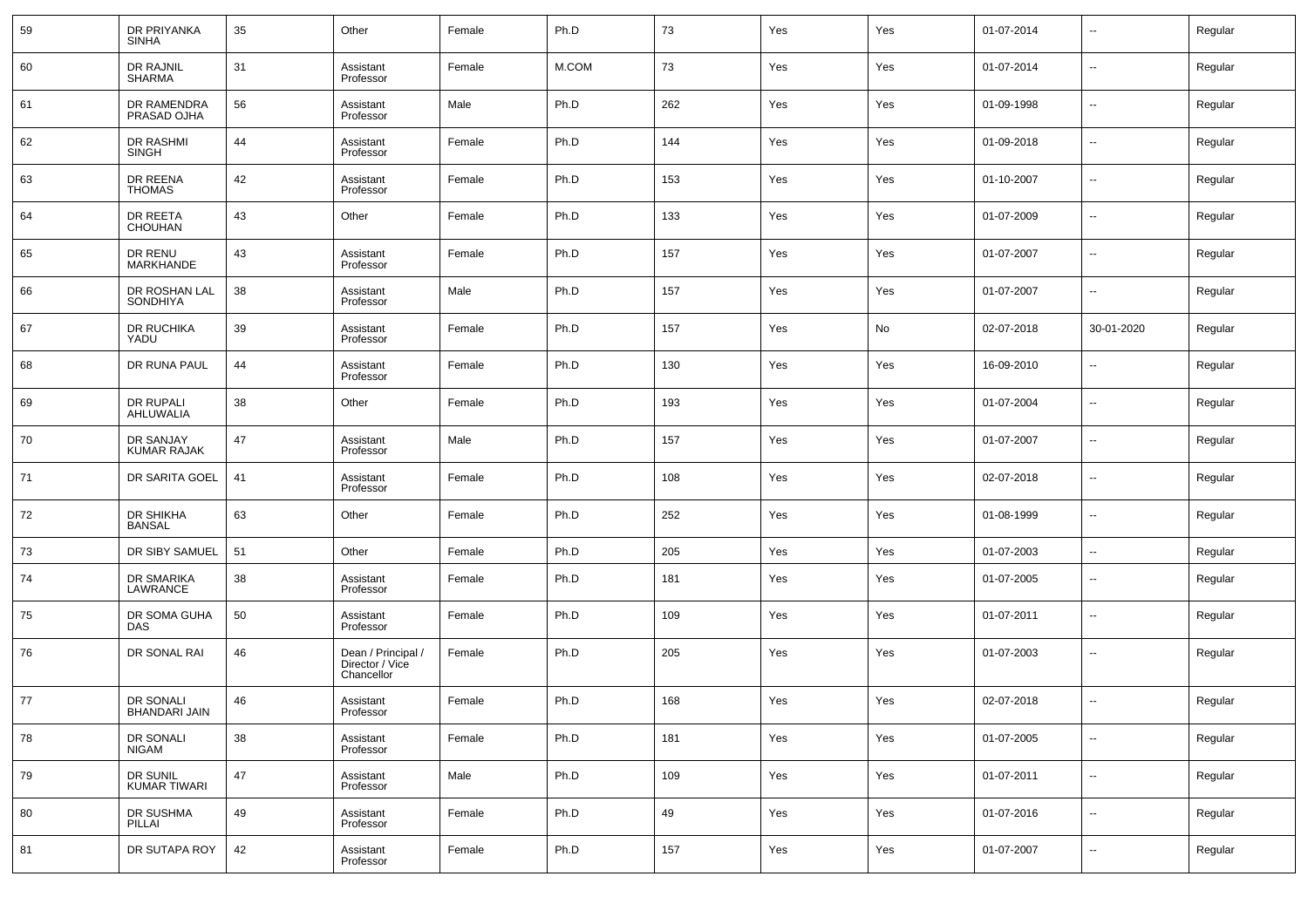| 82  | DR SWETA<br>LIKHITKAR                  | 44 | Assistant<br>Professor | Female | Ph.D       | 133 | Yes | Yes | 01-07-2009 | $\overline{\phantom{a}}$ | Regular |
|-----|----------------------------------------|----|------------------------|--------|------------|-----|-----|-----|------------|--------------------------|---------|
| 83  | DR TAPSI<br>NAGRAJ                     | 57 | Assistant<br>Professor | Female | Ph.D       | 61  | Yes | Yes | 01-07-2015 | $\overline{\phantom{a}}$ | Regular |
| 84  | DR TARVINDER<br><b>KAUR KAINTH</b>     | 38 | Assistant<br>Professor | Female | Ph.D       | 169 | Yes | Yes | 01-07-2006 | $\overline{\phantom{a}}$ | Regular |
| 85  | DR TUHINA<br><b>JOHRI</b>              | 42 | Other                  | Female | Ph.D       | 133 | Yes | Yes | 01-07-2009 | $\overline{\phantom{a}}$ | Regular |
| 86  | DR VANSHREE<br><b>MEHTA</b>            | 46 | Assistant<br>Professor | Female | Ph.D       | 60  | Yes | Yes | 02-07-2018 | $\overline{\phantom{a}}$ | Regular |
| 87  | DR VISHWAS<br>PATEL                    | 43 | Assistant<br>Professor | Male   | Ph.D       | 251 | Yes | Yes | 20-08-1999 | $\overline{\phantom{a}}$ | Regular |
| 88  | DR YOGESH<br><b>ASHAR</b>              | 44 | Assistant<br>Professor | Male   | Ph.D       | 96  | Yes | Yes | 13-07-2012 | $\overline{\phantom{a}}$ | Regular |
| 89  | DR ZAREEN<br><b>BAKSH</b>              | 41 | Assistant<br>Professor | Female | Ph.D       | 156 | Yes | Yes | 17-07-2007 | $\overline{\phantom{a}}$ | Regular |
| 90  | <b>ENOSH PHILIP</b>                    | 31 | Assistant<br>Professor | Male   | M.Sc.      | 96  | Yes | Yes | 01-08-2012 | $\overline{\phantom{a}}$ | Regular |
| 91  | <b>HARBAKSH</b><br><b>MOOLCHANDANI</b> | 48 | Assistant<br>Professor | Male   | M.COM      | 192 | Yes | Yes | 01-07-2004 | $\overline{\phantom{a}}$ | Regular |
| 92  | <b>HARISH DUBEY</b>                    | 48 | Assistant<br>Professor | Male   | M. Phil    | 49  | Yes | Yes | 01-07-2016 | $\overline{\phantom{a}}$ | Regular |
| 93  | J RAJESHWAR<br>RAO                     | 35 | Assistant<br>Professor | Male   | <b>MCA</b> | 126 | Yes | Yes | 19-01-2010 | $\overline{\phantom{a}}$ | Regular |
| 94  | JITENDRA JAIN                          | 31 | Assistant<br>Professor | Male   | M.Sc.      | 72  | Yes | Yes | 02-07-2018 | $\overline{\phantom{a}}$ | Regular |
| 95  | KHUSHBU<br>KESHARWANI                  | 37 | Assistant<br>Professor | Female | M. Phil    | 143 | Yes | Yes | 11-08-2008 | $\overline{\phantom{a}}$ | Regular |
| 96  | <b>MALA DAS</b>                        | 40 | Assistant<br>Professor | Female | M. Phil    | 121 | Yes | Yes | 01-07-2010 | $\overline{\phantom{a}}$ | Regular |
| 97  | <b>MANISH TIWARI</b>                   | 37 | Assistant<br>Professor | Male   | M. Phil    | 73  | Yes | Yes | 01-07-2014 | $\overline{\phantom{a}}$ | Regular |
| 98  | Meeta Agarwal                          | 41 | Assistant<br>Professor | Female | M.Ed       | 144 | Yes | Yes | 02-07-2018 | $\overline{\phantom{a}}$ | Regular |
| 99  | <b>MEKHLA</b><br><b>ARJARIA</b>        | 39 | Assistant<br>Professor | Female | M.A        | 60  | Yes | Yes | 02-07-2018 | $\overline{\phantom{a}}$ | Regular |
| 100 | NIDHI KHARE                            | 34 | Assistant<br>Professor | Female | M.Sc.      | 132 | Yes | No  | 02-07-2018 | 01-07-2020               | Regular |
| 101 | <b>NITIN SWAMY</b>                     | 32 | Assistant<br>Professor | Male   | M.Sc.      | 94  | Yes | Yes | 06-09-2012 | $\overline{\phantom{a}}$ | Regular |
| 102 | PRABHJYOT<br>KAUR HARYAL               | 35 | Assistant<br>Professor | Female | <b>MCA</b> | 126 | Yes | Yes | 11-01-2010 | $\overline{\phantom{a}}$ | Regular |
| 103 | PRAKASH<br>KUMAR LANGE                 | 32 | Assistant<br>Professor | Male   | M.Sc.      | 84  | Yes | Yes | 16-08-2013 | ۰.                       | Regular |
| 104 | PREMLATA<br><b>SWAMY</b>               | 43 | Assistant<br>Professor | Female | M. Phil    | 132 | Yes | Yes | 01-07-2009 | $\overline{\phantom{a}}$ | Regular |